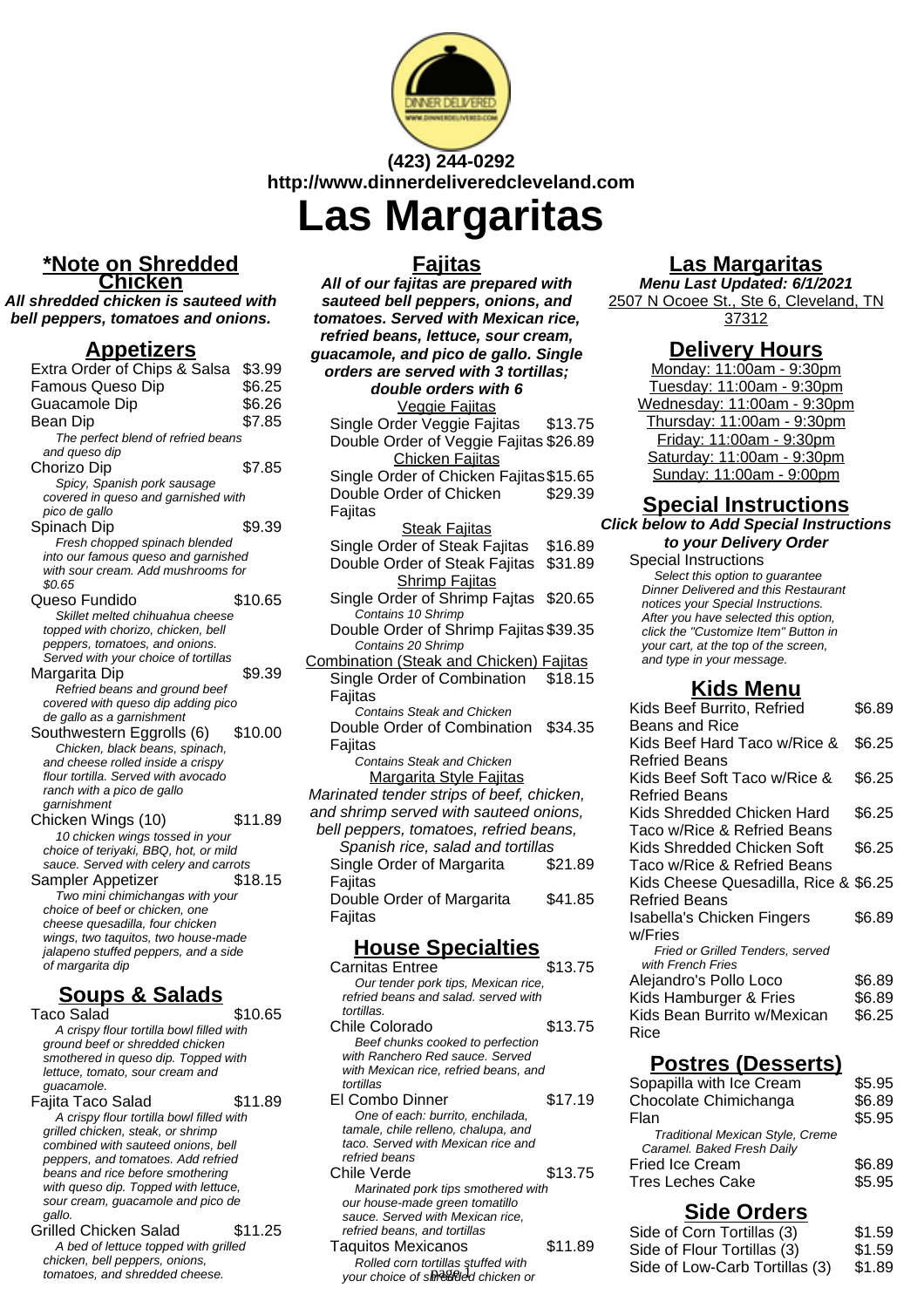Garnished with crunchy tortilla strips.

- Housemade Chicken Soup \$9.39 A broth base adding shredded chicken, Mexican rice, avocado slices, and special seasonings. Garnished with cilantro and crispy tortilla strips
- Housemade Shrimp Soup \$11.89 A broth base adding tender boiled shrimp, Mexican rice, avocado slices, and special seasonings. Garnished with cilantro and crispy tortilla strips
- Chicken Tortilla Soup \$10.65 Chicken, corn, and black beans mixed together with southwestern spices in broth base. Garnished with shredded cheese, crispy tortilla strips and sour cream

## **On The Lite Side**

Tacos My Way **\$9.09** Two low carb tortillas filled with grilled chicken, tomatoes, and lettuce. Garnished with avocado slices Perfect Tacos \$9.69 Three corn tortillas filled with grilled chicken, shredded cheese, lettuce, and tomatoes Santa Fe Taco \$10.59 Two low-carb tortillas filled with grilled chicken, black beans, corn and Mexican spices. Garnished with pineapples and avocados Grilled Jalapeno Chicken \$10.65 Grilled pieces of chicken, broccoli, cauliflower, and carrots prepared in jalapeno juice. This adds a little spice and flavor without going overboard. Served with Mexican rice Fit Burrito  $$10.65$ Low carb burrito filled with grilled chicken or steak. Topped with light cheese, lettuce, avocado and pico de

### **Nachos**

gallo

#### **Available with corn tortilla chips, flour tortilla chips, or low-carb tortilla chips.**

Cheese Nachos \$6.89 A bed of tortilla chips smothered in queso dip Bean Nachos 58.15 A bed of tortilla chips topped with refried beans and queso dip Ground Beef Nachos \$8.45 A bed of tortilla chips topped with seasoned ground beef and queso dip Shredded Chicken Nachos \$8.75 A bed of tortilla chips topped with shredded chicken and queso dip Beef & Bean Nachos \$9.09 A bed of tortilla chips topped with seasoned ground beef, refried beans, and queso Supreme Nachos A bed of tortilla chips topped with shredded chicken, seasoned beef, lettuce, tomatoes, shredded cheese, sour cream, and guacamole Half Order of Supreme Nachos\$10.65 Full Order of Supreme Nacho\$14.39 Fajita Nachos A bed of tortilla chips topped with your choice of grilled chicken, steak, or shrimp combined with sauteed onions, green peppers, and tomatoes Half Order of Fajita Nachos \$10.95 Full Order of Fajita Nachos \$14.39 Tres Fajita Nachos

beef and fried to perfection. Served with Mexican rice, refried beans and salad

#### Chimichangas We stuff a flour tortilla with your choice of meat and fry it golden brown. Topped with queso dip, lettuce, sour cream, guacamole, and pico de gallo. Served with Mexican rice and refried beans. Beef Chimichanga  $$11.89$ Shredded Chicken Chimichanga \$11.89 Grilled Steak Chimichanga \$12.50 Grilled Chicken Chimichanga \$12.85 Shrimp Chimichanga \$14.39

### **Chicken**

| Pollo a la Parrilla<br>A grilled chicken breast marinated<br>in tropical juices and garlic. Topped<br>with queso dip and pineapple rings.<br>Served with Mexican rice, refried<br>beans, and salad | \$14.09 |
|----------------------------------------------------------------------------------------------------------------------------------------------------------------------------------------------------|---------|
| Pollo a la Palapa                                                                                                                                                                                  | \$14.09 |
| A grilled chicken breast that is<br>sauteed in onions, poblano peppers,<br>mushrooms, tomatoes, and red wine.<br>Topped with queso dip and served                                                  |         |
| with Mexican rice and refried beans                                                                                                                                                                |         |
| Arroz con Pollo<br>Strips of marinated grilled chicken<br>covered in broccoli, carrots, zucchini,<br>mushrooms, cauliflower, squash, and<br>queso dip. Served with Mexican rice<br>and salad       | \$14.09 |
| Pollo Loco                                                                                                                                                                                         | \$11.89 |
| Marinated grilled chicken strips<br>smothered in our famous queso dip.<br>Served with Mexican rice and flour<br>tortillas. Garnished with sour cream                                               |         |
| Pollo Picoso                                                                                                                                                                                       | \$14.09 |
| Strips of grilled chicken sauteed in<br>tomatillo salsa, queso dip, and<br>onions. Served with Mexican rice,<br>refried beans, and your choice of<br>tortillas. Garnished with sour cream          |         |
| Steaks                                                                                                                                                                                             |         |

| Steak Picadillo                       | \$15.65 |
|---------------------------------------|---------|
| Tender strips of Sirloin steak with   |         |
| sauteed tomatoes, onions and fresh    |         |
| jalapenos. Served with Mexican rice,  |         |
| refried beans, and your choice of     |         |
| tortillas                             |         |
| Steak Acapulco                        | \$17.49 |
| A Ribeye steak prepared with red      |         |
| wine and topped with grilled onions,  |         |
| tomatoes, poblano peppers, and        |         |
| queso dip. Served with Mexican rice   |         |
| and refried beans                     |         |
| Carne Asada                           | \$17.19 |
| Two portions of skirt steak cooked    |         |
| with searing to impart flavor. Served |         |
| with Mexican rice, refried beans and  |         |
| salad                                 |         |
| Steak Loco                            | \$12.19 |
| Marinated Sirloin strips smothered    |         |
| in our famous queso dip and           |         |
| garnished with sour cream. Served     |         |
| with refried beans or Mexican rice.   |         |
| <b>Best with flour tortillas</b>      |         |
| nafood Bno<br>rialtine                |         |

#### **Seafood Specialties** Margarita Tilapia & Shrimp \$15.65 Grilled tilapia with 4 grilled shrimp

- smothered with our housemade sauce. Served with Mexican rice, lettuce, pico de gallo, and avocado. Garnished with sour cream and slices of lime Chipotle Shrimp \$15.65
- Eight jumbo shrimp smothered in A soft corn tortilla stuffed with page 2

| Side of Refried Beans            | \$3.75 |
|----------------------------------|--------|
| Side of Mexican Rice             | \$3.75 |
| Side of Grilled Chicken          | \$6.89 |
| Side of Grilled Steak            | \$6.89 |
| Side of Grilled Tiger Shrimp (6) | \$9.39 |
| Side of Grilled Mushrooms        | \$3.75 |
| Side of Grilled Mixed            | \$6.89 |
| Vegetables                       |        |
| Side of French Fries             | \$4.39 |
| Side of Shredded Cheese          | \$2.50 |
| Side of Queso Dip                | \$2.35 |
| Side of Diced Onions             | \$1.89 |
| Side of Diced Tomatoes           | \$1.89 |
| Side of Jalapenos                | \$1.89 |
| Side of Chiles Toreados          | \$3.75 |
| (Peppers)                        |        |
| Side of Pico de Gallo            | \$2.85 |
| Side of Avocado                  | \$2.99 |
| Side of Tomatillo Sauce          | \$1.89 |
| Side of Habanero Sauce           | \$1.89 |
| Side of Sour Cream               | \$2.19 |
| Side of Guacamole                | \$3.09 |
| Side of Molcajete Sauce          | \$1.89 |

# **A la Carte**

| <b>Bean Burrito</b>                                         | \$4.19 |
|-------------------------------------------------------------|--------|
| <b>Beef Burrito</b>                                         | \$4.69 |
| <b>Shredded Chicken Burrito</b>                             | \$4.85 |
| Crunchy Ground Beef Taco                                    | \$2.95 |
| Make it supreme by adding                                   |        |
| tomatoes and sour cream for an                              |        |
| additional \$0.85                                           |        |
| Soft Beef Taco                                              | \$3.15 |
| Make it supreme by adding                                   |        |
| tomatoes and sour cream for an                              |        |
| additional \$0.85                                           | \$3.15 |
| Crunchy Shredded Chicken                                    |        |
| Taco                                                        |        |
| Make it supreme by adding<br>tomatoes and sour cream for an |        |
| additional \$0.85                                           |        |
| Soft Shredded Chicken Taco                                  | \$3.25 |
| Make it supreme by adding                                   |        |
| tomatoes and sour cream for an                              |        |
| additional \$0.85                                           |        |
| <b>Grilled Chicken Soft Taco</b>                            | \$3.95 |
| Make it supreme by adding                                   |        |
| tomatoes and sour cream for an                              |        |
| additional \$0.85                                           |        |
| Taco Carne Asada                                            | \$4.19 |
| Make it supreme by adding                                   |        |
| tomatoes and sour cream for an<br>additional \$0.85         |        |
| <b>Cheese Enchilada</b>                                     | \$3.09 |
| <b>Ground Beef Enchilada</b>                                | \$3.59 |
| Shredded Chicken Enchilada                                  | \$3.69 |
| <b>Shredded Chicken</b>                                     |        |
|                                                             | \$6.89 |
| Chimichanga                                                 |        |
| Grilled Chicken Fajita                                      | \$8.15 |
| Chimichanga                                                 |        |
| Steak Chimichanga                                           | \$8.15 |
| <b>Famous Picks</b>                                         |        |
| Chalupa (Beans)                                             | \$4.85 |
| <b>Beef Tostada</b>                                         | \$5.00 |
| Tostaguac (Shredded Chicken)                                | \$5.95 |
| Chile Relleno (Ground Beef)                                 | \$5.65 |
| Chile Poblano (Cheese)                                      | \$5.95 |
| Tamale (Pork)                                               | \$5.00 |
|                                                             |        |

#### **Lunch Menu**

**Available Daily from 11:00am to 3:00pm** Express Lunch No Substitutions Lunch Enchilada, Rice & Beans \$7.50<br>A soft corn tortilla stuffed with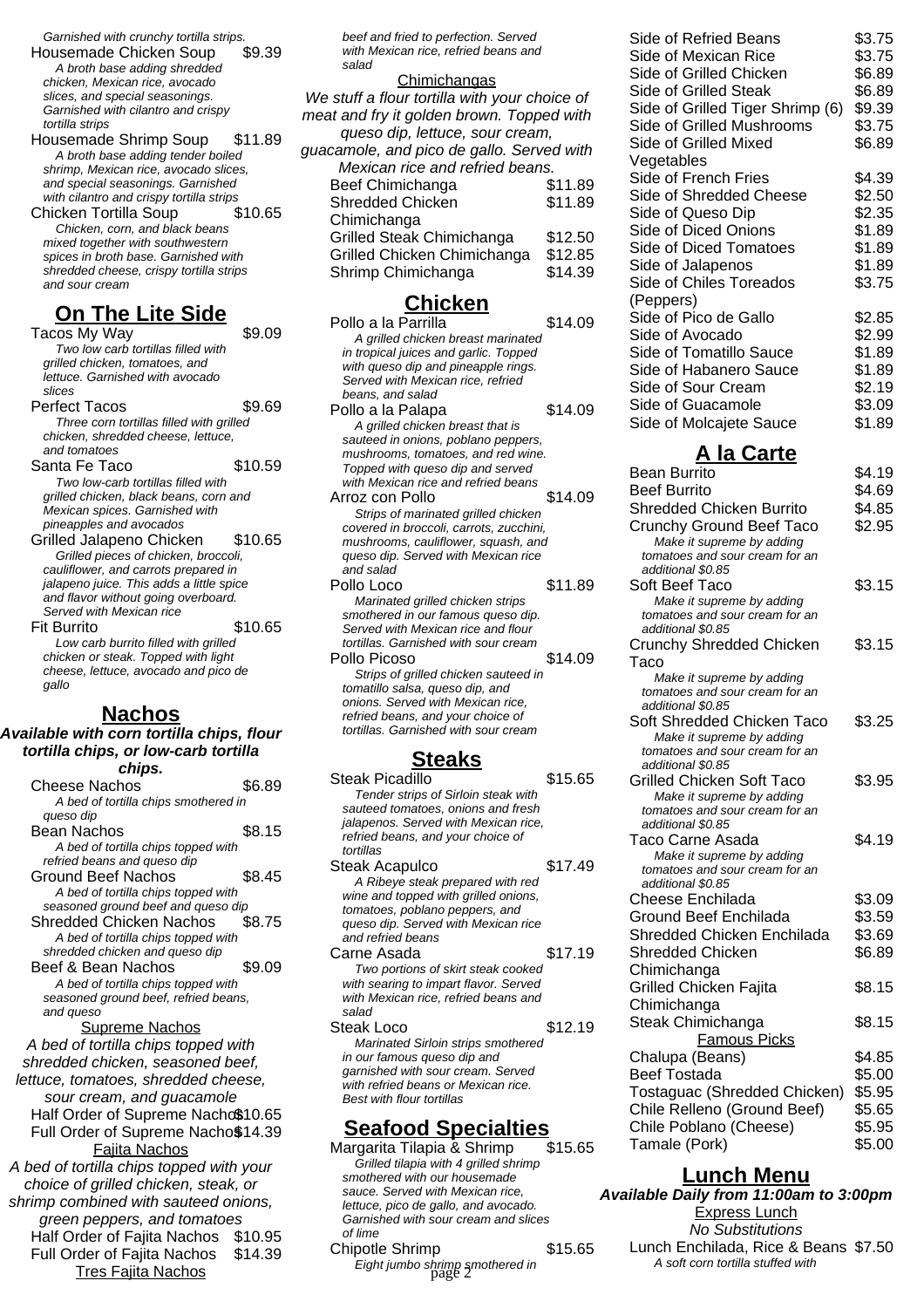A bed of tortilla chips topped with grilled chicken, steak, and shrimp combined with sauteed onions, green peppers, and tomatoes. Topped with our famous

| queso                            |         |
|----------------------------------|---------|
| Half Order of Tres Fajita        | \$12.95 |
| <b>Nachos</b>                    |         |
| <b>Full Order of Tres Fajita</b> | \$17.19 |
| <b>Nachos</b>                    |         |
|                                  |         |

### **Tacos & Sandwiches**

**Choose between corn, flour, or low carb tortillas. All tacos are served with salsa verde or chipotle sauce and garnished with pico de gallo. Each order allows 3 tacos. Served with Mexican rice and refried beans. Black beans available upon request**

|                                  | aon beano avanabie apon regaeot |  |  |
|----------------------------------|---------------------------------|--|--|
| 3 Tacos Al Pastor                | \$13.09                         |  |  |
| 3 Tacos Carne Asada              | \$13.09                         |  |  |
| 3 Tacos Barbacoa                 | \$13.09                         |  |  |
| 3 Fish Tilapia Tacos             | \$13.09                         |  |  |
| 3 Shrimp Tacos                   | \$13.09                         |  |  |
| 3 Carnitas Tacos                 | \$13.09                         |  |  |
| 3 Fajita Chicken Tacos           | \$13.09                         |  |  |
| <b>Mexican Tortas</b>            | \$10.95                         |  |  |
| Available with Milangen de Delle |                                 |  |  |

Available with Milanesa de Pollo, steak, carnitas, or carne asada. Filled with lettuce, tomato, onion, avocado slices, and jalapeno pickles. This delicious bread is grilled and gets refried beans and mayo as a spread before filling.

Housemade Hamburger \$10.00 Our delicious burger with sliced avocados, provolone cheese, lettuce, and tomato. Garnish with condiment of choice (mayo, mustard, or ketchup). Served with fries

# **Quesadillas**

**Low-Carb Tortillas Available** Cheese Quesadilla  $$6.59$ A flour tortilla stuffed with cheese. Garnished with lettuce, sour cream, and tomatoes Spinach and Mushroom Quesadilla \$9.39 A flour tortilla stuffed with spinach, mushrooms, and cheese. Garnished with lettuce, sour cream, and tomatoes Grilled Chicken Quesadilla \$9.39 A flour tortilla stuffed with grilled chicken and cheese. Garnished with lettuce, sour cream, and tomatoes Grilled Steak Quesadilla \$9.39 A flour tortilla stuffed with grilled steak and cheese. Garnished with lettuce, sour cream, and tomatoes Quesadilla Rellena  $$10.65$ A flour tortilla stuffed with your choice of shredded chicken or beef tips and cheese. Served with rice and garnished with lettuce, sour cream and tomatoes Faiita Quesadilla  $$10.35$ A large flour tortilla stuffed with your choice of marinated sirloin strips, grilled chicken, or shrimp, and features grilled tomatoes, onions, bell peppers, and cheese. Served with Mexican rice and refried beans. Garnished with sour cream, guacamole, and pico de gallo on a bed of lettuce Fiesta Steak Quesadilla \$10.35 A large flour tortilla stuffed with marinated steak strips, fire roasted

corn and peppers, black beans,

our delicious chipotle cheese sauce served with Mexican rice and refried beans

Shrimp Cocktail **\$13.75** Eight jumbo shrimp served with our house-made cocktail sauce containing diced avocado, tomatoes, cilantro, onions, tomato sauce, jalapenos and lime juice. Crackers upon request Shrimp Loco \$14.39 Grilled shrimp served over a bed of rice and smothered with our famous queso dip. Served with flour tortillas and garnished with sour cream

### **Enchiladas**

| Enchiladas Suizas                     | \$12.19 |
|---------------------------------------|---------|
| Four flour tortillas filled with      |         |
| marinated, grilled chicken and        |         |
| smothered with queso dip and our      |         |
| house-made tomatillo sauce.           |         |
| Garnished with sour cream             |         |
| Enchiladas Rancheras                  | \$12.50 |
| Three cheese enchiladas topped        |         |
| with your choice of beef tips or pork |         |
| that is sauteed with tomatoes.        |         |
| onions, and bell peppers. Smothered   |         |
| with our house-made ranchero          |         |
| sauce. Served with salad              |         |
| <b>Enchiladas Supremas</b>            | \$12.50 |
| Four rolled corn tortillas that       |         |
| contain one beef, one shredded        |         |
| chicken, one bean, and one cheese     |         |
| enchilada. Smothered with our         |         |
| house-made enchilada sauce.           |         |
| shredded cheese, lettuce, tomato,     |         |
| and sour cream                        |         |
| Enchiladas Verdes                     | \$12.50 |
| Three shredded chicken                |         |
| enchiladas covered with our           |         |
| house-made salsa verde, queso dip,    |         |
| lettuce, tomatoes, and sour cream.    |         |
| Served with Mexican rice and refried  |         |
| beans                                 |         |
|                                       |         |
| $\mathbf{v}$                          |         |

### **Make Your Own Combo**

**NO SUBSTITUTIONS. Make it Supreme by adding Lettuce, Tomatoes, Sour Cream and Cheese for \$3.15**

Make Your Own - 2 Piece \$11.59 Any TWO Items with Mexican Rice and Beans

### **Make Your Own (Vegetarian) Combo**

**NO SUBSTITUTIONS. Make it Supreme by adding Lettuce, Tomatoes, Sour Cream and Cheese for \$3.15**

Make Your Own (Vegetarian) - \$11.69 2 Piece

Choose Any TWO Items with Mexican Rice and Beans Make Your Own (Vegetarian) - \$11.69 3 Piece (No Side)

Choose Any THREE Items with NO Mexican Rice or Beans

ground beef plus enchilada sauce and cheese

| kican rice and refried                     | and cheese                                                                   |  |
|--------------------------------------------|------------------------------------------------------------------------------|--|
| \$13.75<br>۱ı                              | Lunch Tamale, Rice & Beans<br>\$7.50                                         |  |
| hrimp served with our:                     | Tender, seasoned pork wrapped in<br>authentic steamed maseca doug and        |  |
| cktail sauce                               | topped with our house-made red                                               |  |
| l avocado, tomatoes,                       | sauce and ground beef                                                        |  |
| tomato sauce,                              | \$7.85<br>Lunch Tostada, Rice & Beans                                        |  |
| me juice. Crackers                         | A flat, crispy corn tortilla covered                                         |  |
|                                            | with beef, lettuce, cheese, sliced                                           |  |
| \$14.39                                    | tomato and sour cream                                                        |  |
| ) served over a bed of                     | \$7.69<br>Lunch Chalupa, Rice & Beans                                        |  |
| red with our famous                        | A flat, crispy corn tortilla covered                                         |  |
| ed with flour tortillas<br>vith sour cream | with cheese, refried beans, lettuce,                                         |  |
|                                            | guacamole and sliced tomatoes                                                |  |
| hiladas                                    | \$8.15<br>Lunch Tostaguac, Rice &                                            |  |
| \$12.19<br>izas                            | Beans                                                                        |  |
| illas filled with                          | A flat, crispy flour tortilla covered                                        |  |
| d chicken and                              | with shredded chicken, lettuce,<br>cheese, sliced tomatoes and               |  |
| queso dip and our                          | guacamole                                                                    |  |
| natillo sauce.                             | \$7.50<br>Lunch Speedy Gonzales                                              |  |
| sour cream                                 | One taco, one enchilada, and your                                            |  |
| \$12.50<br>ncheras                         | choice of Mexican rice or beans                                              |  |
| enchiladas topped                          | Lunch Huevos Rancheros<br>\$8.75                                             |  |
| of beef tips or pork<br>with tomatoes.     | Ranch-style eggs topped with                                                 |  |
| peppers. Smothered                         | special sauce, Mexican rice and                                              |  |
| made ranchero                              | refried beans. Served with flour                                             |  |
| vith salad                                 | tortillas<br>\$8.75<br>Lunch Huevas Margaritas                               |  |
| \$12.50<br>premas                          | Two scrambled eggs cooked with                                               |  |
| rn tortillas that                          | diced onions, cilantro, tomatoes and                                         |  |
| if, one shredded                           | a bit of jalapeno. Served with                                               |  |
| an, and one cheese                         | Mexican rice and refried beans                                               |  |
| thered with our<br>chilada sauce,          | \$9.09<br>Lunch Special #1                                                   |  |
| e, lettuce, tomato,                        | Chile relleno, taco, refried beans &                                         |  |
|                                            | guacamole salad                                                              |  |
| \$12.50<br>rdes                            | \$8.45<br>Lunch Special #2                                                   |  |
| ed chicken                                 | One burrito, Mexican rice & refried                                          |  |
| ered with our                              | beans                                                                        |  |
| lsa verde, queso dip,                      | \$8.75<br>Lunch Special #3                                                   |  |
| s, and sour cream.                         | Beef burrito, cheese enchilada and<br>your choice of Mexican rice or refried |  |
| xican rice and refried                     | beans                                                                        |  |
|                                            | <b>Lunch Specials</b>                                                        |  |
|                                            |                                                                              |  |
|                                            |                                                                              |  |
| r Own Combo                                | *Any Substitutions May Increase the                                          |  |
| <b>ONS. Make it Supreme</b>                | Price*                                                                       |  |
| ice, Tomatoes, Sour                        | Lunch Chimichanga<br>\$9.69                                                  |  |
| Cheese for \$3.15                          | A flour tortilla stuffed with your<br>choice of shredded chicken or          |  |
| n - 2 Piece<br>\$11.59                     | chunks of beef and fried to                                                  |  |
| ns with Mexican Rice                       | perfection. Topped with our famous                                           |  |
|                                            | queso dip. Served with Mexican rice,                                         |  |
|                                            | refried beans and salad                                                      |  |
| <u>wn (Vegetarian)</u>                     | Lunch Burrito Deluxe<br>\$9.39                                               |  |
| ombo                                       | A burrito with your choice of                                                |  |
| <b>DNS. Make it Supreme</b>                | ground beef or shredded chicken.                                             |  |
| ıce, Tomatoes, Sour                        | Topped with our delicious<br>house-made red sauce, lettuce,                  |  |
| Cheese for \$3.15                          | tomatoes, and sour cream. Served                                             |  |
| n (Vegetarian) - \$11.69                   | with Mexican rice and refried beans                                          |  |
|                                            | Lunch Burrito Supremo<br>\$8.45                                              |  |
| TWO Items with                             | Beef tips in a flour tortilla topped                                         |  |
| nd Beans                                   | with our house-made red sauce,                                               |  |
| n (Vegetarian) - \$11.69                   | lettuce, shredded cheese, tomatoes,                                          |  |
|                                            | sour cream, and jalapeno pickles                                             |  |
| de)<br>THREE Items with NO<br>r Beans      | \$12.89<br>Lunch Chicken Fajitas                                             |  |
|                                            | Seasoned chicken prepared with<br>sauteed onions, bell peppers, and          |  |
|                                            | tomatoes. Served with Mexican rice                                           |  |
|                                            | and refried beans. Garnished with                                            |  |
|                                            | lettuce, guacamole, sour cream, and                                          |  |
|                                            | pico de gallo. Your choice of tortillas                                      |  |
|                                            | Lunch Steak Fajitas<br>\$12.79                                               |  |
|                                            | Seasoned steak prepared with<br>sauteed onions, bell peppers, and            |  |
|                                            | tomatoes. Served with Mexican rice                                           |  |
|                                            | and refried beans. Garnished with                                            |  |
|                                            | lettuce, guacamole, sour cream, and                                          |  |
|                                            | pico de gallo. Your choice of tortillas                                      |  |
|                                            | Lunch Steak Loco<br>\$10.00                                                  |  |
|                                            | Marinated Sirloin strips topped with                                         |  |
| page 3                                     | queso dip. Served with your choice of<br>Mexican rice or refried beans and   |  |